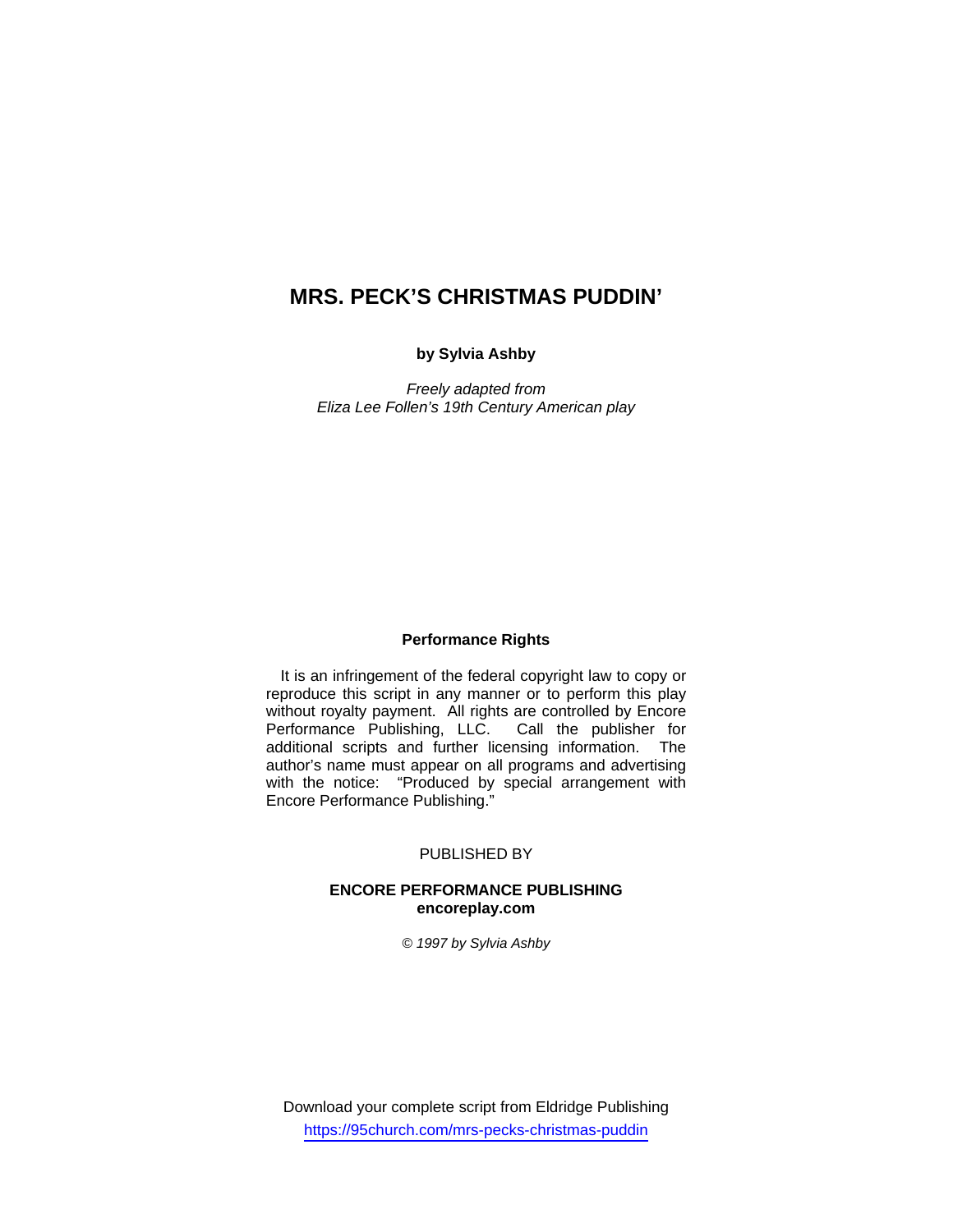# **STORY OF THE PLAY**

Freely adapted from an 1859 play by Eliza Lee Follen, poor Widow Peck struggles to raise her youthful brood. Though out of money, food and places to turn for help, she is determined to have a Christmas pudding. As every effort ends in disappointment, she grows increasingly desperate until a mysterious stranger appears. This is a charming play with delightful characters and colorful language. This script requires little in the way of scenery as the locales are mainly suggested. For a smaller cast, Mrs. Henery and Bill can double as committee members. The ages of Peck youngsters are left vague to allow flexibility in casting. Though the plight of the family is difficult, the play is a comedy and should be performed at a brisk pace. Running time is about 40 minutes.

## **CAST OF CHARACTERS**

*(4M, 4W, 3 Boys and 2 Girls)* 

PECK FAMILY

 MRS. PECK: Her histrionics tend toward the comic. SUSAN: Oldest offspring, 18-20, the sensible one. DANNY: Happy-go-lucky. FLORA MAE: Always hungry, perhaps plump. JACK: A bit brash, wears especially ragged pants. PEG: Sooty-faced, on the impudent side. MOLLY: Youngest, has a flair for acrobatics.

TOWNSPEOPLE:

 MRS. HENERY: Shopkeeper. BILL: Young man-servant. MR. SHUFFLETOE: On Visitation Committee. MISS HAPSWORTH: Committee member. MR. CLINKER: Committee member. STRANGER: Older gentleman.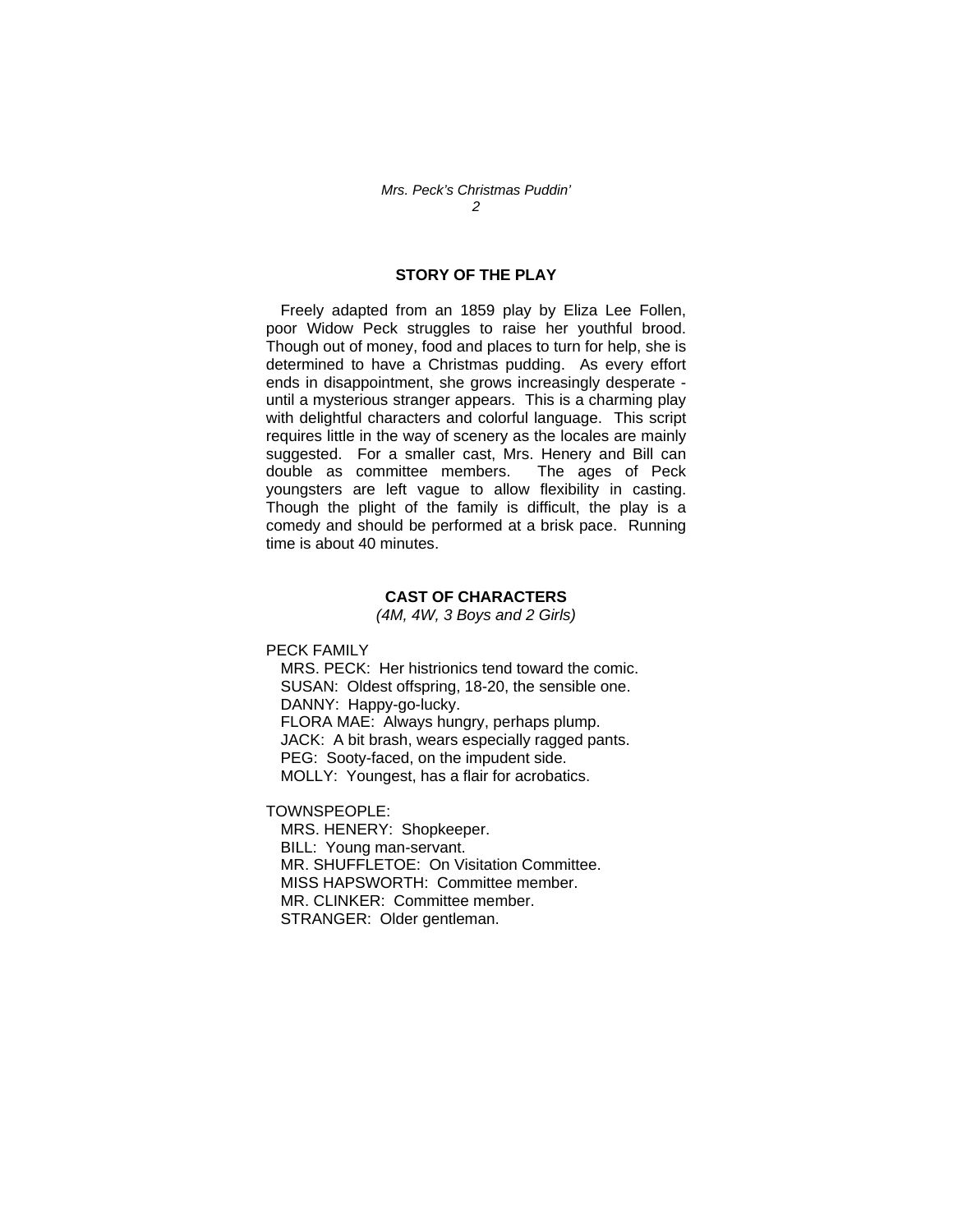# **PRODUCTION NOTES**

- **SCENERY:** The family kitchen can be created primarily with furniture or with fragmentary scenery. For Mrs. Henery's shop, a counter or table sets the scene; a "Fresh Eggs" sign featuring hens can be added. For street scene, a lamppost or doorway suggests the locale; a small bench is useful for blocking. These two downstage or side-stage scenes can be pre-set. With a smaller stage, pieces can be shifted on by entering actors.
- **COSTUMES:** A full, grey beard is needed on the Stranger to explain why Mrs. Peck does not recognize her brother. The family's clothing is rag-tag but in a bright, comic fashion.
- **PROPS:** A teetotum is a four-sided top used in games. Each side should be painted a different color and/or decorated with a different design.

**TIME:** Mid-19th century.

**PLACE:** Mrs. Peck's ramshackle kitchen; shop and street corner.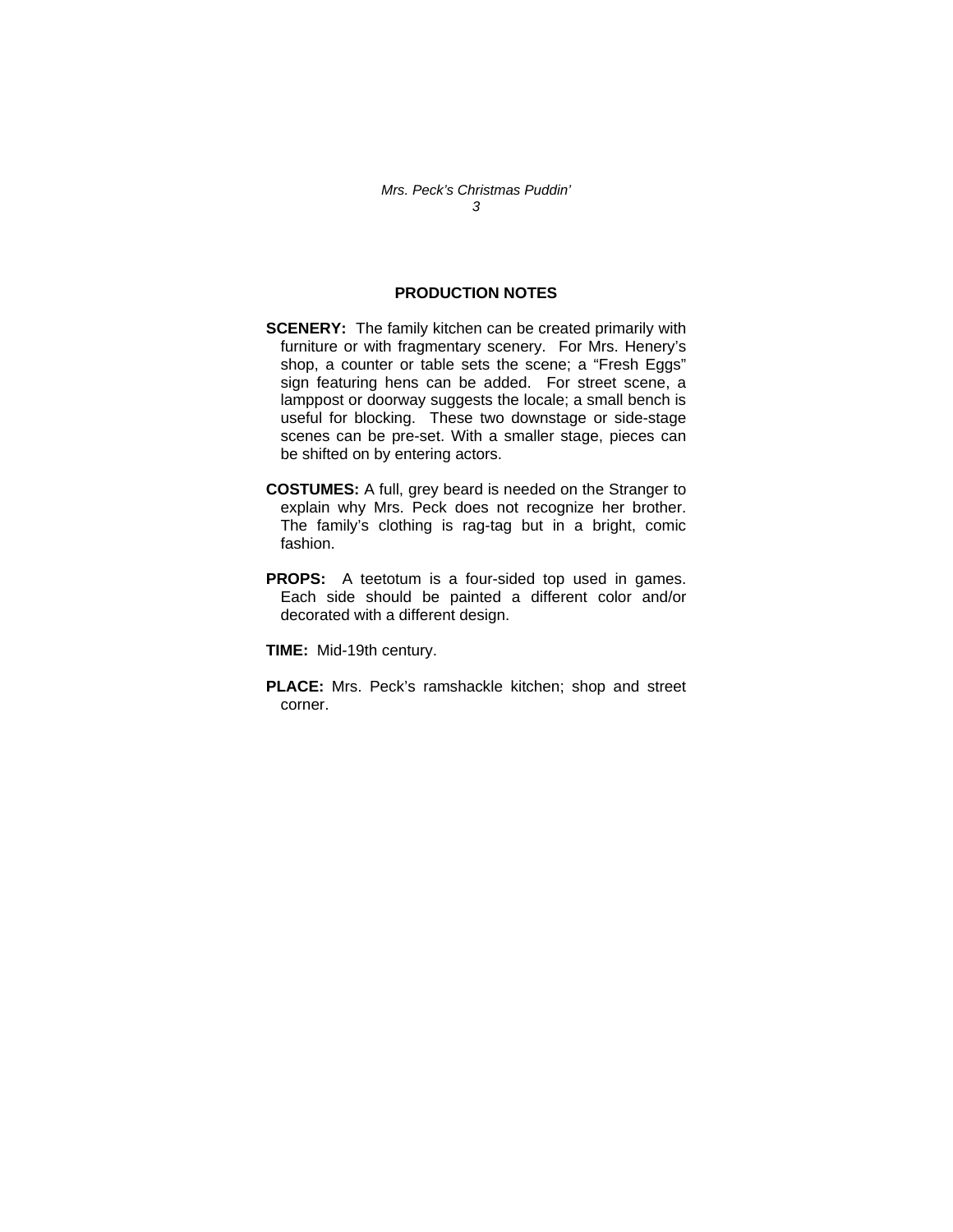## **MRS. PECK'S CHRISTMAS PUDDIN'**

*(Mrs. Peck's kitchen is sparsely furnished with cupboard, table, and assorted chairs. The family's colorful clothing is quaintly patched and tattered. As scene opens, FLORA MAE sweeps floor. DAN plays harmonica or penny whistle. JACK and PEG enjoy a game of marbles. MOLLY cartwheels. Sitting and staring out gloomily amidst the commotion, MRS. PECK suddenly issues a melodramatic roar.)* 

- MRS. PECK: It's no use! I declare it's just no use! Christmas goin' on 'thout a plum puddin'! Oh, this be the most tragical event!
- FLORA MAE: Oh no-o-o! Ma's gettin' into one of her flusters!

*(SUSAN brings water; OTHERS scurry to comfort their mother.)* 

MRS. PECK: We've had puddin' every year till now! *(Wails.)* Who knows what will come of this desperate situation?

SUSAN: We can manage without a puddin', Mother.

MRS. PECK: But somethin' dreadful might happen!

MOLLY: 'Cause of no puddin'?

MRS. PECK: Ex-zac'ly! *(Ominous.)* Children, I've somethin' serious to tell you - *(CHILDREN quickly gather round; she speaks in mysterious tones.)* There was your poor father and me: Every year when our anniversary come round, we'd have pickled pork for dinner!

FLORA MAE: Mmmm. Sounds good.

MRS. PECK: Every year, sure as sunrise, that's what we ate. But one year we skipped! Right away, your Pa took sick -- he died that very week!

DANNY: 'Cause of no pickled pork?

MRS. PECK: Ex-zac'ly!

MOLLY: Then how come you didn't die too, Mama?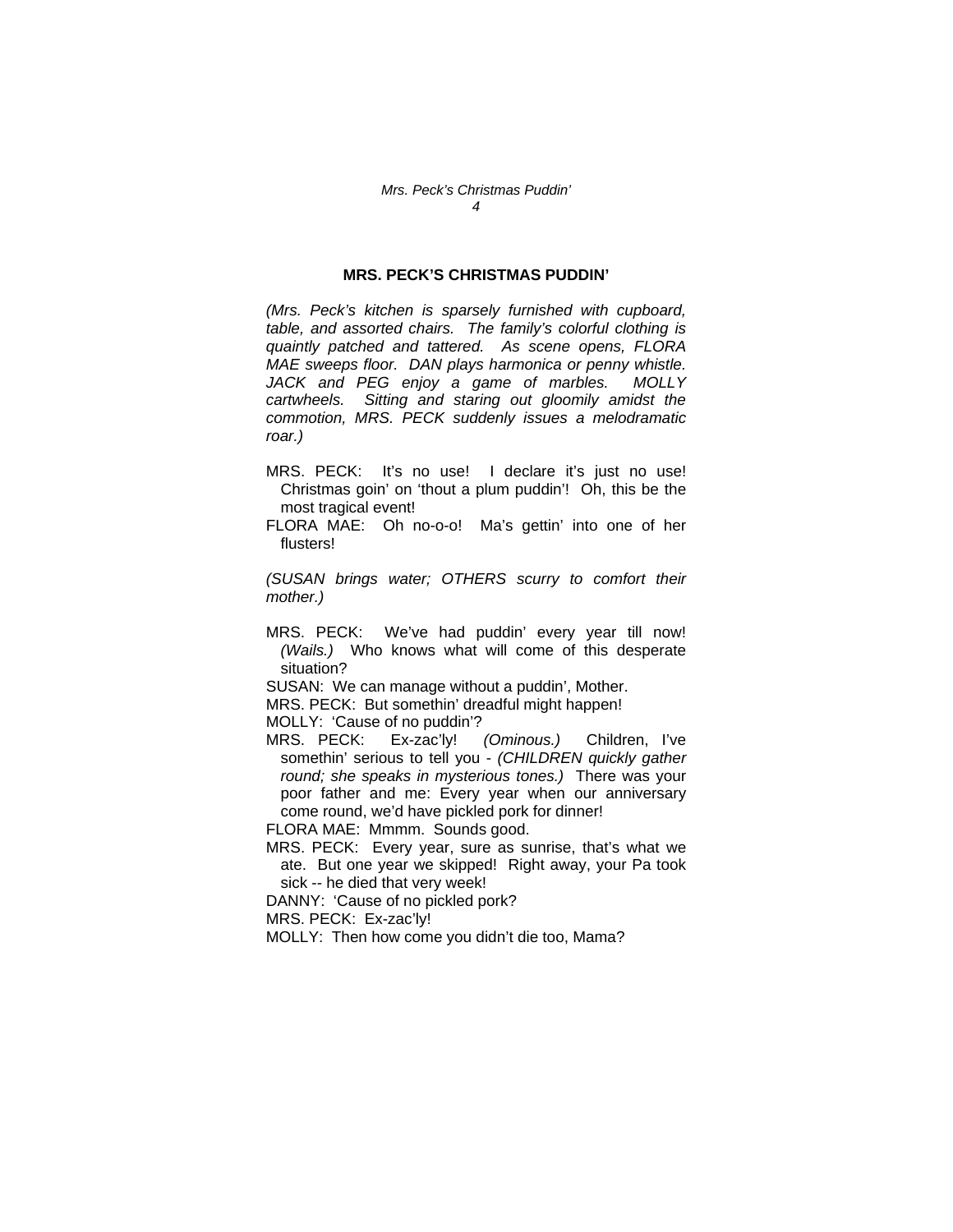MRS. PECK: Well-I-I-couldn't go off and leave you to the poorhouse!

PEG: *(Impatient.)* What's that to do with puddin', Ma?

MRS. PECK: Don't you see, Peg? *(Insistent.)* Skippin' plum puddin' might be the ruin of us all!

FLORA MAE: Please don't get into a fever over it, Ma.

MRS. PECK: Ohhh, if only your Pa hadn't gone to his reward leavin' nothin' but a pile of debts and a passel of children.

YOUNGSTERS: If only…

MRS. PECK: If only your dear Uncle Jack hadn't gone out West.

YOUNGSTERS: If only...

- MRS. PECK: If only Uncle Jack and I hadn't quarreled … God rest his soul.
- DANNY: Uncle Jack's not dead, Ma....

PEG: Just gone to Cally-forny.

MRS. PECK: No, Peg. If Uncle Jack was alive, we'd o' heard somethin' all these years. He's gone. And it's too late to patch things up.

MOLLY: You can't be so all-fired sure, Mama.

MRS. PECK: Molly dear, I feel it in my bones: Uncle Jack lies buried in a lonesome desert grave. Killed by the Kangaroo Indians.

SUSAN: That's Kickapoo, Mother.

MRS. PECK: So it is. I've known better days, children. And I'd still be decent and upstandin' -- if only I hadn't seen such calamities....

YOUNGSTERS: If only....

- MRS. PECK: I'd be fit company for the finest folk in Pottsville. 'Stead of poor Widder Peck with six hungry chicks and nary a soul to help.
- FLORA MAE: Never you mind, Ma. You're proper good company to us.
- MRS. PECK: I declare it's downright un-religious not to have a puddin' on Christmas day!

SUSAN: But that's tomorrow….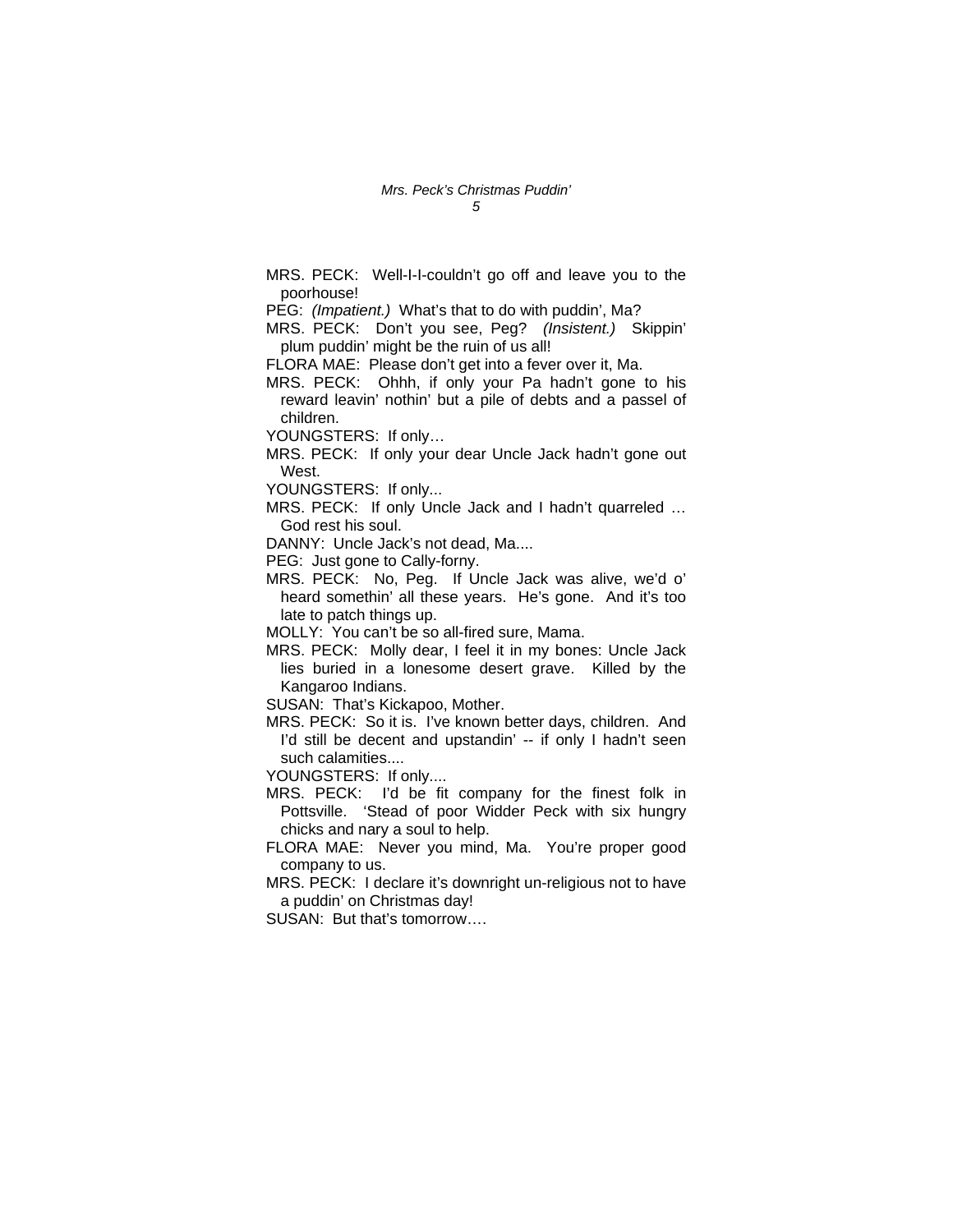MRS. PECK: I know, Susan. Same as you. But sure as the name's Sophronia Peck, a puddin' I'll have! I mean to be as reg'lar and respectable as the next.

JACK: How you goin' to swing it, Ma?

MRS. PECK: That's the question, my pet. Your ma hasn't a red cent and no prospects for work.

FLORA MAE: Dinin' on hope don't exac'ly fill yer tummy.

DANNY: I tried playin' tunes down by the Square. All they give me was a knock on the noggin.

SUSAN: It's terrible being poor as Job's cat.

MOLLY: This hole in my shoe is bigger'n a silver dollar.

JACK: These here britches look like a patchwork quilt.

PEG: My dress is raggedy as a jar o' sauerkraut.

MRS. PECK: Well, chicks, there's no sin in being poor.

SUSAN: Maybe not, but it's awful inconvenient.

MRS. PECK: *(Emphatic.)* That settles it!

DANNY: Settles what, Ma?

MRS. PECK: Sure as I'm a widder 'thout a mite, a puddin' I must have and so I will! Your ma can be a dreadful determined woman!

MOLLY, JACK: Hurray!

*(MOLLY cartwheels; DANNY plays music.)* 

FLORA MAE: I can see it now … all dotted with plums!

PEG: Ain't no plums in plum puddin'! It's raisins!

JACK: We ain't got raisins either.

FLORA MAE: There's not a speck of flour.

SUSAN: No eggs in the cupboard.

PEG: Nary a scrap of suet.

DANNY: And we've never a saucepan to fix it in. Don't you remember, Ma? You swapped yours for a chunk of salt pork t'other day.

MRS. PECK: I admit your ma hasn't a single perk-i-sit for a plum puddin'.

MOLLY: I never tasted a perk-i-sit.

SUSAN: I think she means "prerequisite."

MOLLY: Never tasted one of them neither.